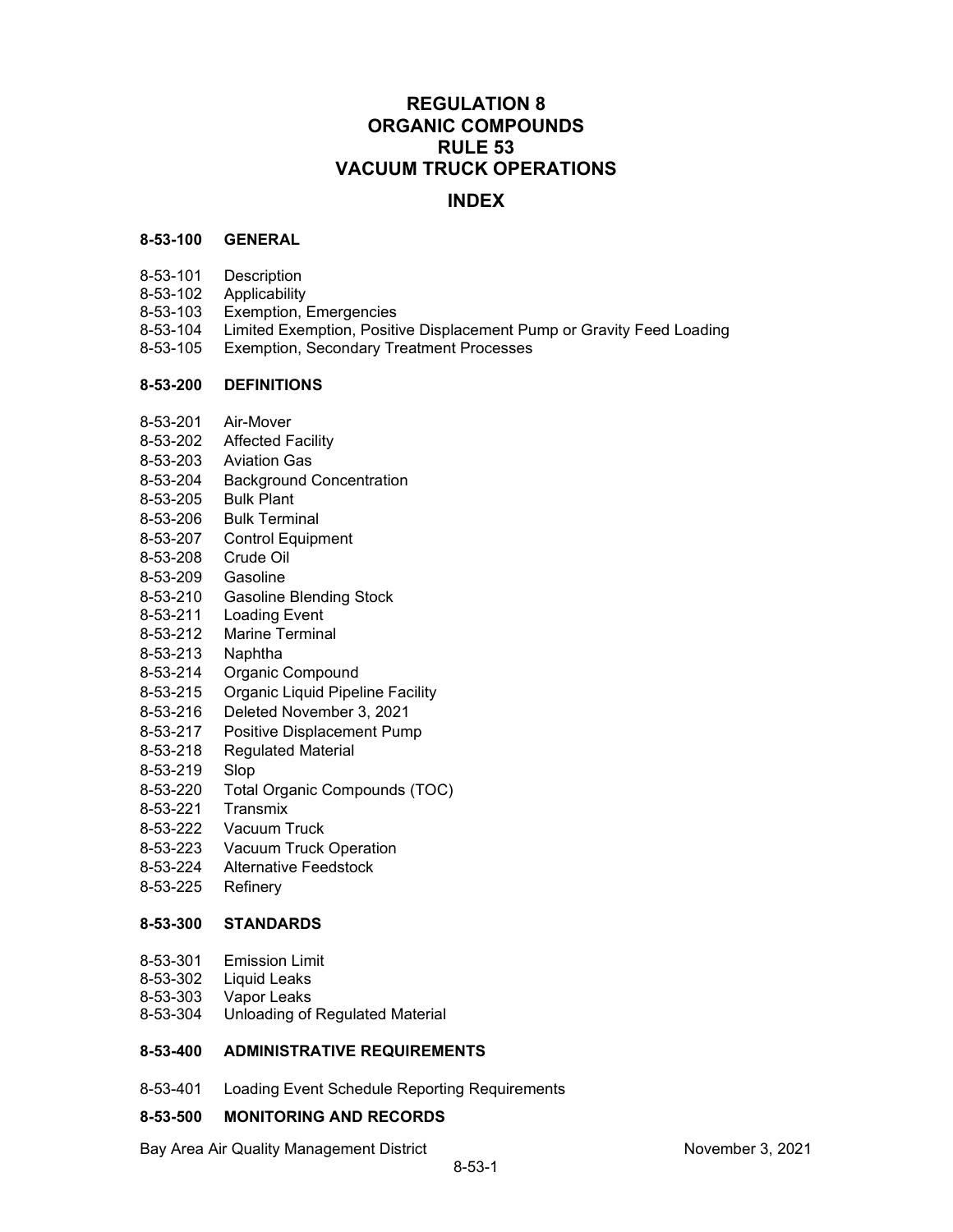- 8-53-501 Emissions Monitoring Requirement
- 8-53-502 Recordkeeping Requirement

## **8-53-600 MANUAL OF PROCEDURES**

- 8-53-601 Measurement of TOC Concentrations
- 8-53-602 Analysis of Materials, True Vapor Pressure
- 8-53-603 Analysis of Materials, Percent Water Volume
- 8-53-604 Determination of Abatement Efficiency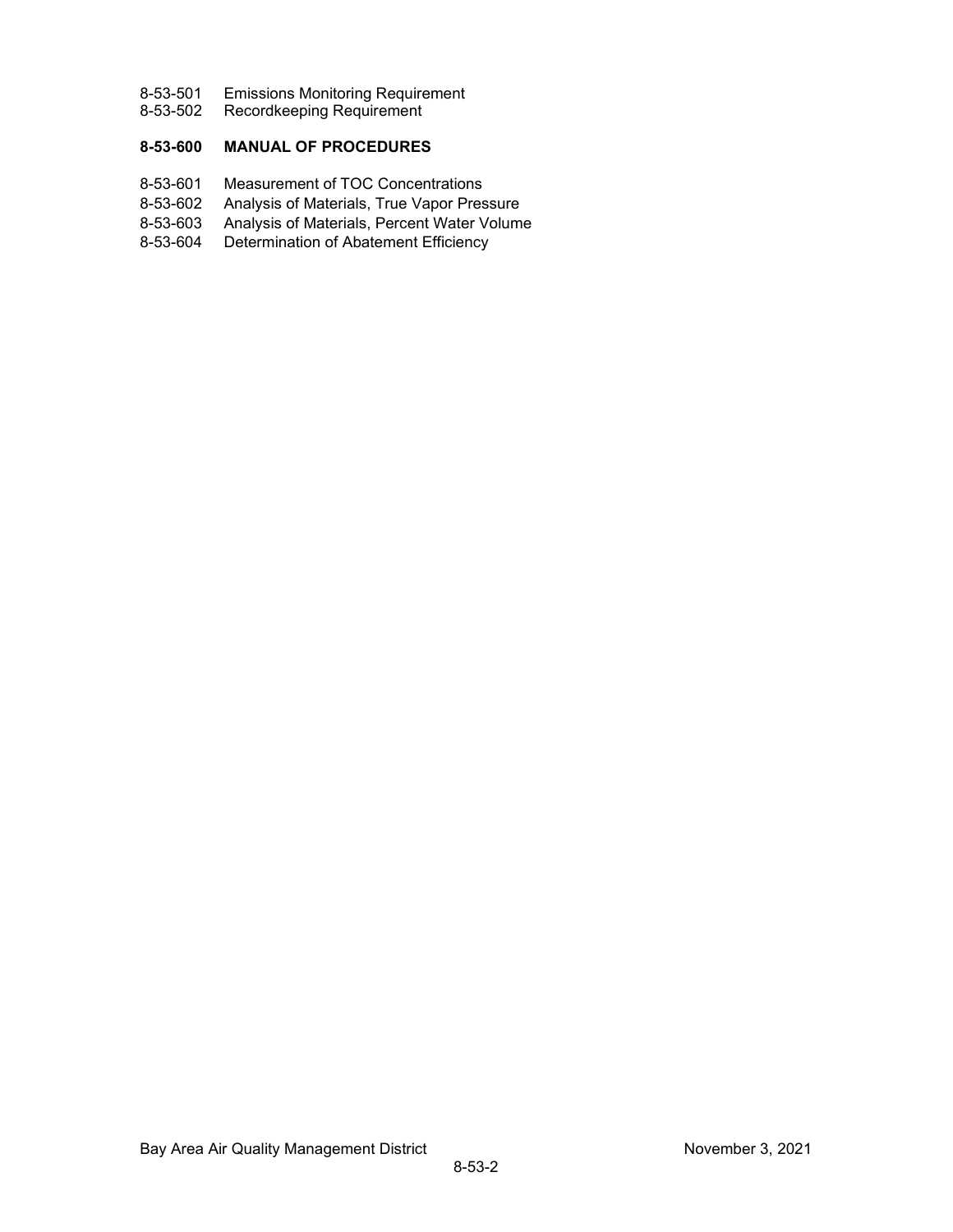## **REGULATION 8 ORGANIC COMPOUNDS RULE 53 VACUUM TRUCK OPERATIONS**

(Adopted April 18, 2012)

#### **8-53-100 GENERAL**

**8-53-101 Description:** The purpose of this rule is to limit the emissions of organic compounds from the use of vacuum trucks to move materials at refineries, bulk plants, bulk terminals, marine terminals, and organic liquid pipeline facilities.

*(Amended November 3, 2021)*

- **8-53-102 Applicability:** This rule applies to the following facilities:
	- 102.1 Refineries;
	- 102.2. Bulk plants;
	- 102.3 Bulk terminals;
	- 102.4 Marine terminals;
	- 102.5 Organic liquid pipeline facilities.

*(Amended November 3, 2021)*

- **8-53-103 Exemption, Emergencies:** Vacuum trucks responding to spills, equipment failures, and other emergency situations shall be exempt from the requirements of this rule, provided that (1) use of equipment capable of complying with the rule would delay the response, and (2) the delay would pose a risk of significant harm to facility equipment, personnel, the public, or the environment.
- **8-53-104 Limited Exemption, Positive Displacement Pump or Gravity Feed Loading:** A loading event in which gravity or a positive displacement pump is used to move regulated materials into a vacuum truck shall be exempt from the requirements of Sections 8-53-301 and 8-53-501.
- **8-53-105 Exemption, Secondary Treatment Processes:** Vacuum truck activities at secondary treatment processes, as defined in Regulation 8, Rule 8, Section 208, shall be exempt from this rule.

#### **8-53-200 DEFINITIONS**

- **8-53-201 Air Mover:** A specialized type of vacuum truck that uses a combination of vacuum and air flow to load a variety of material types into the truck.
- **8-53-202 Affected Facility:** A facility to which this rule applies pursuant to Section 8-53-102.
- **8-53-203 Aviation Gas:** Gasoline suitable for use in piston-driven aircraft.
- **8-53-204 Background Concentration:** The ambient concentration of TOC determined at least 3 meters (10 feet) upwind from the vacuum truck blower exhaust, as determined by a hydrocarbon analyzer pursuant to Section 8-53-501.
- **8-53-205 Bulk Plant:** A distribution facility that is subject to Regulation 8, Rule 39 or to Section 302 of Regulation 8, Rule 6.
- **8-53-206 Bulk Terminal:** A distribution facility that is subject to Regulation 8, Rule 33 or to Section 301 of Regulation 8, Rule 6.
- **8-53-207 Control Equipment:** Equipment used to reduce TOC emissions from vacuum truck operations in order to comply with emission limits set forth in Section 8-53-301 of this rule, including, but not limited to, carbon adsorption systems, internal combustion engines, thermal oxidizers, refrigerated condenser systems, and liquid scrubbers.
- **8-53-208 Crude Oil:** A naturally occurring mixture consisting predominantly of hydrocarbons and/or sulfur, nitrogen and oxygen derivatives of hydrocarbons that is removed from the earth in a liquid state or is capable of being so removed.
- **8-53-209 Gasoline:** Any distillate, including aviation gasoline and additives, that has a Reid vapor pressure of four (4.0) pounds or greater.

*(Amended November 3, 2021)*

**8-53-210 Gasoline Blending Stock:** Any organic liquid used as a component of gasoline, including, but not limited to aromatic or alcohol octane boosters and oxygenates, isomerate, reformate, alkylate, straight run gasoline, cat gasoline, pyrolysis gasoline,

Bay Area Air Quality Management District November 3, 2021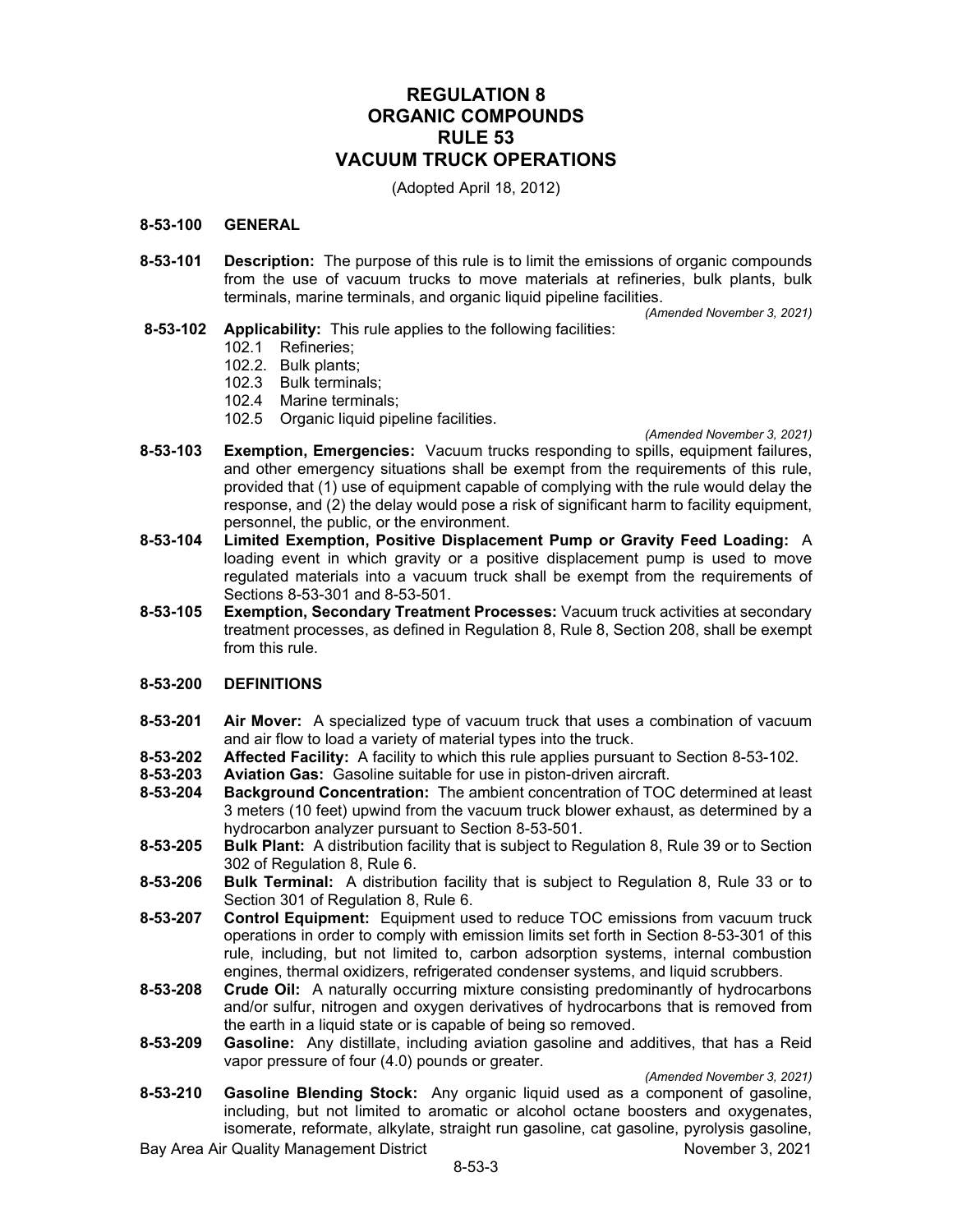FCC gasoline and light hydrocrackate.

- **8-53-211 Loading Event:** The loading at a single location within an affected facility of regulated materials into a vacuum truck or other container through a vacuum truck operation. The resumption of loading at the same location after an interruption shall not be considered a separate loading event.
- **8-53-212 Marine Terminal**: Any facility or structure constructed to load or unload organic liquid bulk cargo into or off of marine tank vessels.
- **8-53-213 Naphtha**: A general term for a variety of crude oil fractions in the gasoline boiling range that are used as feeds and products including but not limited to straight run naphtha, coker naphtha, cat cracked naphtha, and hydrocracked naphtha.
- **8-53-214 Organic Compound:** Any compound of carbon, excluding methane, carbon monoxide, carbonic acid, metallic carbides or carbonates and ammonium carbonate.
- **8-53-215 Organic Liquid Pipeline Facility:** Any pipeline used to transport products, or product blending stock, along with any associated breakout stations.

*(Amended November 3, 2021)*

# **8-53-216 Deleted November 3, 2021**

- **Positive Displacement Pump:** Equipment that, for each cycle of operation, draws in fluid at a constant volume and then forces that exact volume of fluid into a discharge line. For the purposes of this rule, a diaphragm pump is considered to be a positive displacement pump.
- **8-53-218 Regulated Material:** A regulated material is any of the following:
	- 218.1 Gasoline, aviation gasoline, gasoline blending stock, naphtha;
	- 218.2 Transmix, slop, or any other hydrocarbon mixture that includes a material listed in Section 8-53-218.1 if
		- 2.1 For a mixture without significant water content, the true vapor pressure of the mixture is greater than 25.8 mmHg (0.5 psia) as determined pursuant to Section 8-53-602, or
		- 2.2 For a mixture with significant water content, the water content is less than 90% as determined pursuant to Section 8-53-603.

Crude oil is not a regulated material.

**8-53-219 Slop:** Any mixture of materials that does not meet product specifications and may not be used or distributed without further processing.

- **8-53-220 Total Organic Compounds (TOC):** Organic compounds and methane.
- **8-53-221 Transmix:** A mixture of hydrocarbons resulting from (1) the sequential transmission of batches of materials through a pipeline and mixing at the interface between different materials, or (2) the collection for re-refining of material that is not loaded, typically because it does not meet a fuel specification or has become contaminated.
- **8-53-222 Vacuum Truck:** Portable equipment with an affixed barrel or tank that relies on the creation of a pressure differential, typically through use of a pump or blower, to pneumatically load materials into the barrel or tank of the equipment.
- **8-53-223 Vacuum Truck Operation:** The movement of regulated material into a vacuum truck or into any other container through use of a vacuum truck. For purposes of this rule, the use of other means, typically gravity feed or an auxiliary pump, to push or pull materials into a vacuum truck shall be considered a vacuum truck operation.
- **8-53-224 Alternative Feedstock:** Any feedstock, intermediate, product or byproduct material that contains organic material that is not derived from crude oil product, coal, natural gas, or any other fossil-fuel based organic material.

#### *(Adopted November 3, 2021)*

**8-53-225 Refinery:** An establishment that is located on one or more contiguous or adjacent properties that processes any petroleum or alternative feedstock to produce more usable products such as gasoline, diesel fuel, aviation fuel, lubricating oils, asphalt or petrochemical feedstocks, or any other similar product. Refinery processes include separation processes (e.g., atmospheric or vacuum distillation, and light ends recovery), conversion processes (e.g., cracking, reforming, alkylation, polymerization, isomerization, coking, and visbreaking), treating processes (e.g., hydrodesulfurization, hydrotreating, chemical sweetening, acid gas removal, and deasphalting), feedstock and product handling (e.g., storage, crude oil blending, non-crude oil feedstock blending, product blending, loading, and unloading), and auxiliary facilities (e.g.,

*<sup>(</sup>Amended November 3, 2021)*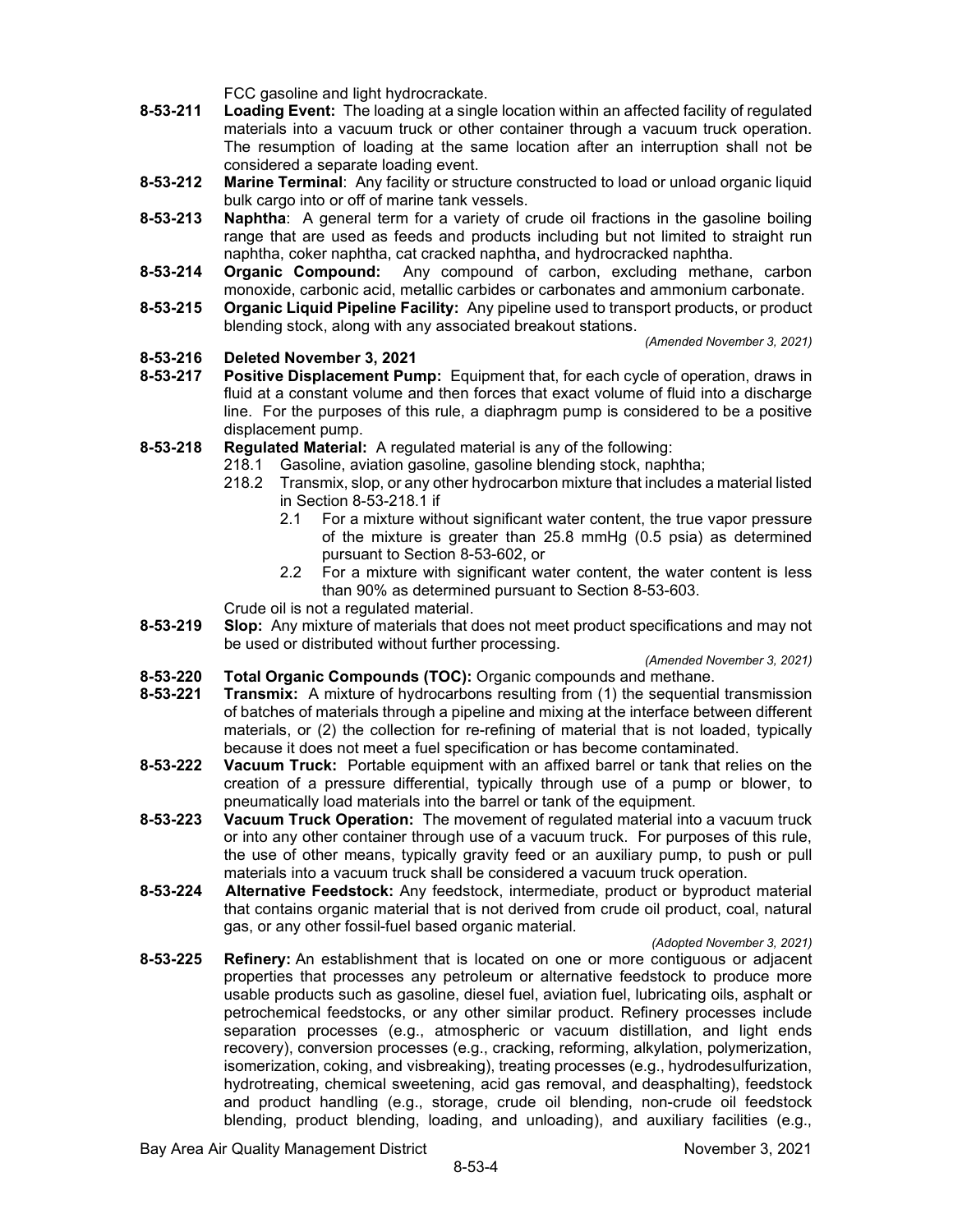boilers, waste water treatment, hydrogen production, sulfur recovery plant, cooling towers, blowdown systems, compressor engines, and power plants).

*(Adopted November 3, 2021)*

#### **8-53-300 STANDARDS**

- **8-53-301 Emission Limit:** Effective April 1, 2013, for any loading event, the owner or operator of a facility subject to this rule shall control emissions to meet the requirements of Section 8-53-301.1 or, as an alternative, the requirements of Section 8-53-301.2.
	- 301.1 The TOC concentration does not exceed 500 ppmv, expressed as methane (C1), above background, as measured at the exhaust outlet of a vacuum truck operation or, if an auxiliary control device is used to control emissions from a vacuum truck operation, at the exhaust outlet of the control device unless:
		- 1.1 A second concentration reading taken within 60 seconds fails to confirm the exceedance, or
		- 1.2 A second concentration reading taken within 60 seconds confirms a TOC concentration in excess of 500 ppmv, but the loading event is shut down within 3 minutes after the second reading.
	- 301.2 TOC emissions are controlled with an abatement device with an abatement efficiency of at least 95 percent.
- **8-53-302 Liquid Leaks:** Effective April 1, 2013, for any loading event, the owner or operator of a facility subject to this rule shall not use a vacuum truck or associated equipment that leaks liquid at a rate in excess of three drops per minute unless the leak is discovered by the operator and eliminated within 3 minutes of discovery or unless the loading event is shut down within 3 minutes of the discovery of the leak. This does not apply to disconnect leaks provided procedures for minimizing disconnect leaks are used.
- **8-53-303 Vapor Leaks:** Effective April 1, 2013, for any loading event, the owner or operator of a facility subject to this rule shall not use a vacuum truck or associated abatement device that leaks organic vapor in excess of 500 ppmv, expressed as methane  $(C_1)$ , above background unless the leak is discovered by the operator and minimized to a concentration below 500 ppmv within 3 minutes after discovery or unless the loading event is shut down within 3 minutes after the discovery of the leak.
- **8-53-304 Unloading of Regulated Material:** Effective April 1, 2013, the owner or operator of a facility subject to this rule shall meet the following requirements for unloading of regulated material from a vacuum truck at the facility where the vacuum truck was loaded:
	- 304.1 Regulated material shall be unloaded into a tank, vessel or sump that meets the control requirements in Regulation 8, Rule 5 or Regulation 8, Rule 8, or
	- 304.2 If regulated material is unloaded into a tank, vessel or sump that does not meet the control requirements of Regulation 8, Rule 5 or Regulation 8, Rule 8, regulated material shall be unloaded using a submerged fill pipe that complies with the submerged fill pipe discharge requirements of Regulation 8, Rule 5, Section 302 and promptly pumped into storage.

## **8-53-400 ADMINISTRATIVE REQUIREMENTS**

- **8-53-401 Loading Event Schedule Reporting Requirements:** Effective April 1, 2013, upon request by the APCO or the designee of the APCO, the owner or operator of an affected facility subject to this rule shall provide a list of scheduled loading events and the following information, if available at the time of request, for each event:
	- 401.1 Loading event start date and time;
	- 401.2 Facility name, plant number (if applicable), and source number (if applicable), tank, pipeline, or reservoir address, and equipment location;
	- 401.3 Vacuum truck company name, owner/operator's name, and telephone number;
	- 401.4 Control equipment company name, control equipment type, operator's name and telephone number if the control equipment is operated by someone other than the vacuum truck owner/operator; and,

Bay Area Air Quality Management District November 3, 2021 401.5 Tank, pipeline, box, container, or reservoir capacity, estimated volume and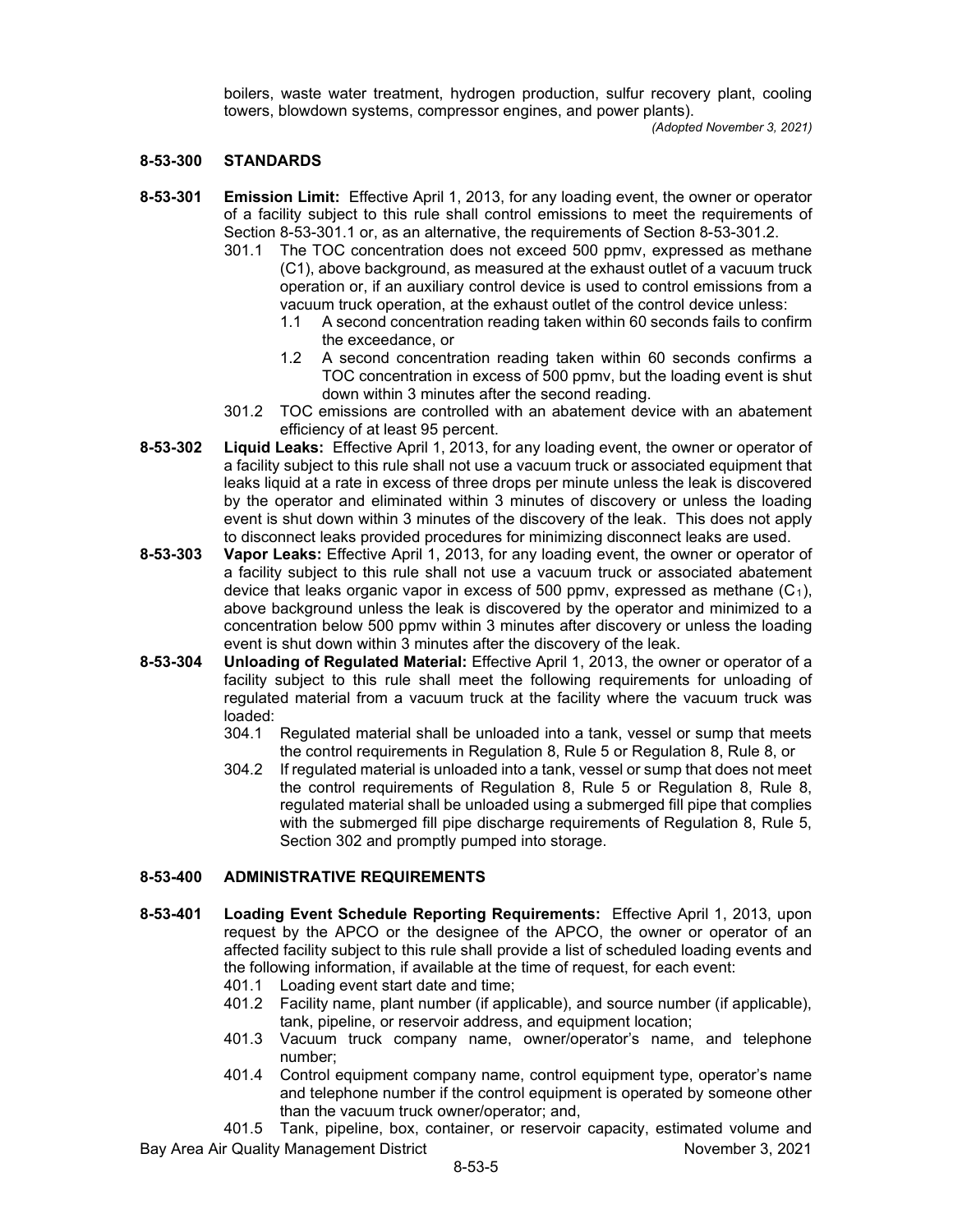type of material to be loaded.

The list shall include loading events that are scheduled within thirty (30) days. The list shall be provided to District staff within three (3) working days and may be provided via hard copy or electronically. Changes to loading event schedules shall be reported to District staff no less than 24 hours prior to loading events.

#### **8-53-500 MONITORING AND RECORDS**

- **8-53-501 Emissions Monitoring Requirement:** Effective April 1, 2013, the owner or operator of an affected facility using a vacuum truck operation shall monitor and record emissions as follows:
	- 501.1 To demonstrate compliance with Section 8-53-301.1 when controlling TOC emissions from a vacuum truck operation with technology other than a carbon adsorption system, emission concentrations from the control device shall be measured using the method specified in Section 8-53-601 and recorded as follows:
		- 1.1 Conduct one measurement for each loading event before the vacuum truck is approximately 20% full. Conduct an additional measurement before the vacuum truck is approximately 60% full. If a vacuum truck is already 20% full prior to a loading event, conduct an initial measurement as soon as possible after the start of the loading event and an additional measurement before the vacuum truck is approximately 60% full. If a vacuum truck is already 60% full prior to a loading event, conduct one measurement as soon as possible after the start of the loading event.
		- 1.2 Record the information required by Section 8-53-502.
	- 501.2 To demonstrate compliance with Section 8-53-301.1 when controlling TOC emissions from a vacuum truck operation with a carbon adsorption system, emission concentrations from the control device shall be measured using the method specified in Section 8-53-601 and recorded as follows:
		- 2.1 Commence emission measurements within 2 minutes of startup for each loading event. Additional measurements shall be performed approximately every 10 minutes during loading thereafter;
		- 2.2 When a TOC stream is switched to a back-up or replacement carbon vessel, a new TOC emission measurement must occur within 2 minutes of the carbon vessel replacement.
		- 2.3 Record the information required by Section 8-53-502.
	- 501.3 To demonstrate compliance with Section 8-53-301.2, the owner or operator of an affected facility shall perform a source test verifying the required abatement efficiency during the vacuum truck operation or, for abatement devices that combust emissions to achieve the required efficiency, the owner or operator may instead show that a source test on the abatement device verifying the required abatement efficiency was completed within the 12 months prior to the commencement of the vacuum truck operation.
	- 501.4 An alternative monitoring plan may be submitted and approved by the APCO.
	- 501.5 The owner or operator of an affected facility shall retain records and lists required by this Section for two years and shall make them available for inspection by the APCO upon request.
- **8-53-502 Recordkeeping Requirement:** A person subject to this rule shall keep the following records:
	- 502.1 Effective April 1, 2013, record the following information for each loading event:
		- 1.1 The date, time of commencement, and duration of the loading event;
		- 1.2 The type and volume of regulated materials loaded;<br>1.3 Whether loading was by vacuum positive displa
		- Whether loading was by vacuum, positive displacement pump, or gravity;
		- 1.4 Where vacuum truck control equipment or external control equipment is used, record the make and model of the control equipment, the results of the emission measurements required by Section 8-53-501, and the make, model, and serial number of the device used to measure the TOC